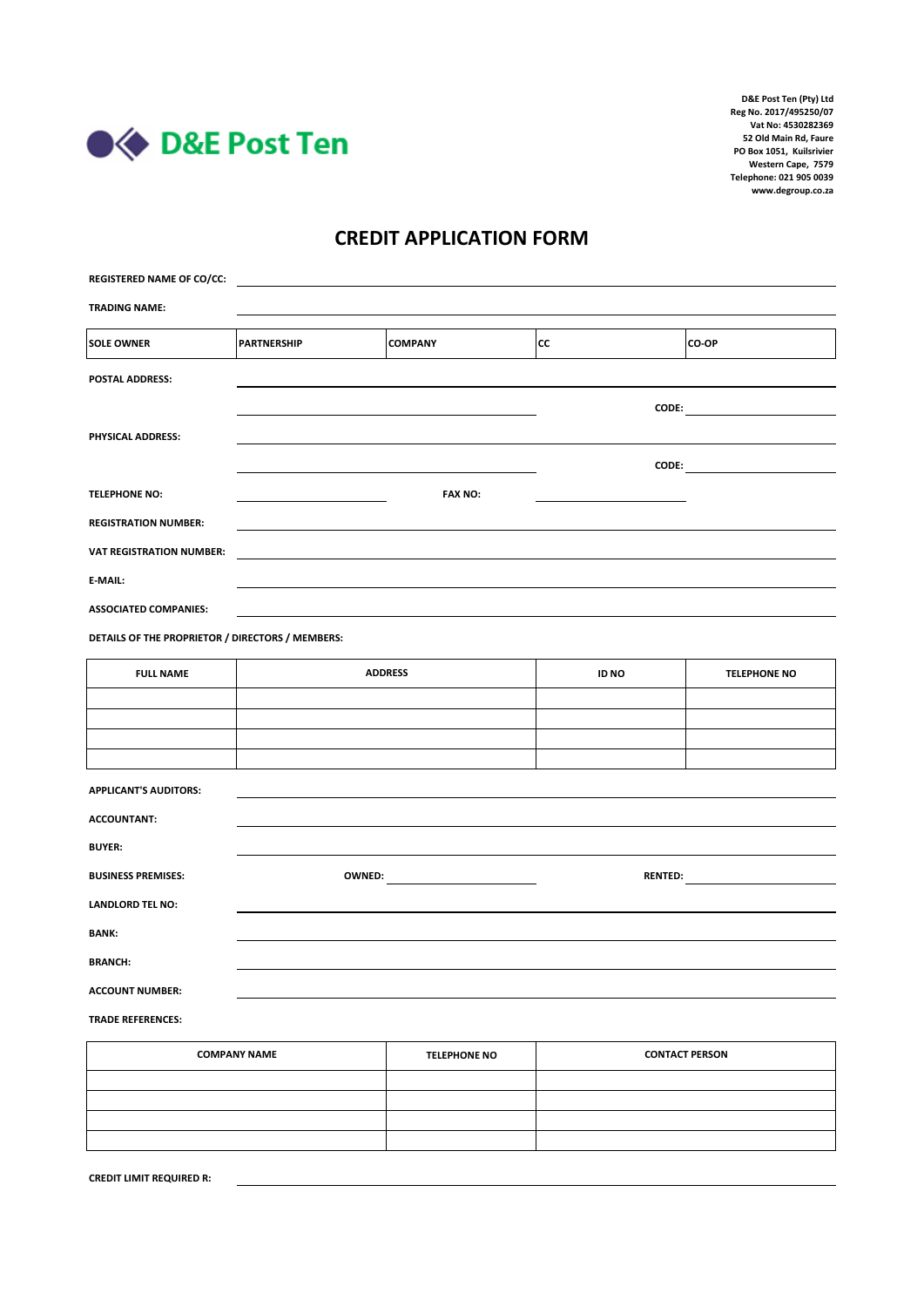

## **APPLICATION FORM PAGE 2**

**The undersigned, for and on behalf of:**

**herein referred to as the "Applicant"**

**Agrees to the following terms and conditions in regard to the items purchased from either**

**D&E Steel (Pty) Ltd; D&E Reinforcing (Pty) Ltd; D&E Steel Service Centre (Pty) Ltd; D&E Post Ten (Pty) Ltd; D&E Building & Construction Supplies (Pty) Ltd; K2018419537 South Africa (Pty) Ltd**

- 1. Applicant shall make payment of interest at 2% above the prime overdraft rate as charged from time to time by ABSA Bank of SA Ltd.; from due date to actual date of payment.
- $2.5$ As security for the due fulfillment of its obligations to the creditor, Applicant hereby cedes assigns and transfers in favor of the Creditor all its rights, title and interest in and to such goods and materials as may have been supplied by the Creditor to the Applicant until such time as the goods and materials have been paid for in full.
- 3. The Company shall be entitled, but not obliged, to institute any legal proceedings against the Applicant in any Magistrates court having jurisdiction over it, even though the cause of action is beyond the jurisdiction of that court.
- 4. In the event of the Company insructing its agents or attorneys to recover monies from the Applicant, the Applicant shall be liable for and pay all legal costs incurred by the Company on the attorney client scale, including collection commission.
- 5. In the event of a dispute between the parties, the Applicant agrees that these terms and conditions shall take precedence over the Applicants terms and conditions and shall be appropriately implemented.
- 6. Should the Applicant breach any of the provisions of this contract, or any other contract with the Company, or have any of its cheques returned unpaid by its bankers, then without any prejudice to any of the other rights of the Company against the Applicant, all amounts owing by the Applicant to the Company whether or not then due and payable shall immediately become due and payable in one sum on demand.
- 7. The Applicant appoints his address on the first page as his domicilium citandi et executandi for all purposes relating to this agreement.
- 8. No act, omission, course of dealing, forbearance, delay or indulgence by the Company in enforcing any of these conditions shall effect or prejudice any of the subsequent rights of the Company, and no such matter shall be treated as any evidence of waiver of the Company rioghts there under, nor shall any waiver of a breach by Applicant of any one or more of these conditions operate as a waiver of subsequent breach thereof.
- 9. By signing this Application, the responsible person hereby confirms that he/she is informed of and agrees to the General Conditions of Sale of the company, as made available on the company website: www.degroup.co.za
- 10. All accounts are payable within 30 days except where otherwise agreed to in writing.
- 11. Signature of responsible official who warrants his/her authority to sign this document on behalf of the Applicant.

| <b>DATE:</b>                 |                    |  |
|------------------------------|--------------------|--|
| <b>AUTHORISED SIGNATURE:</b> | <b>WITNESS:</b>    |  |
| <b>PRINT NAME:</b>           | <b>PRINT NAME:</b> |  |
| <b>CAPACITY:</b>             | <b>CAPACITY:</b>   |  |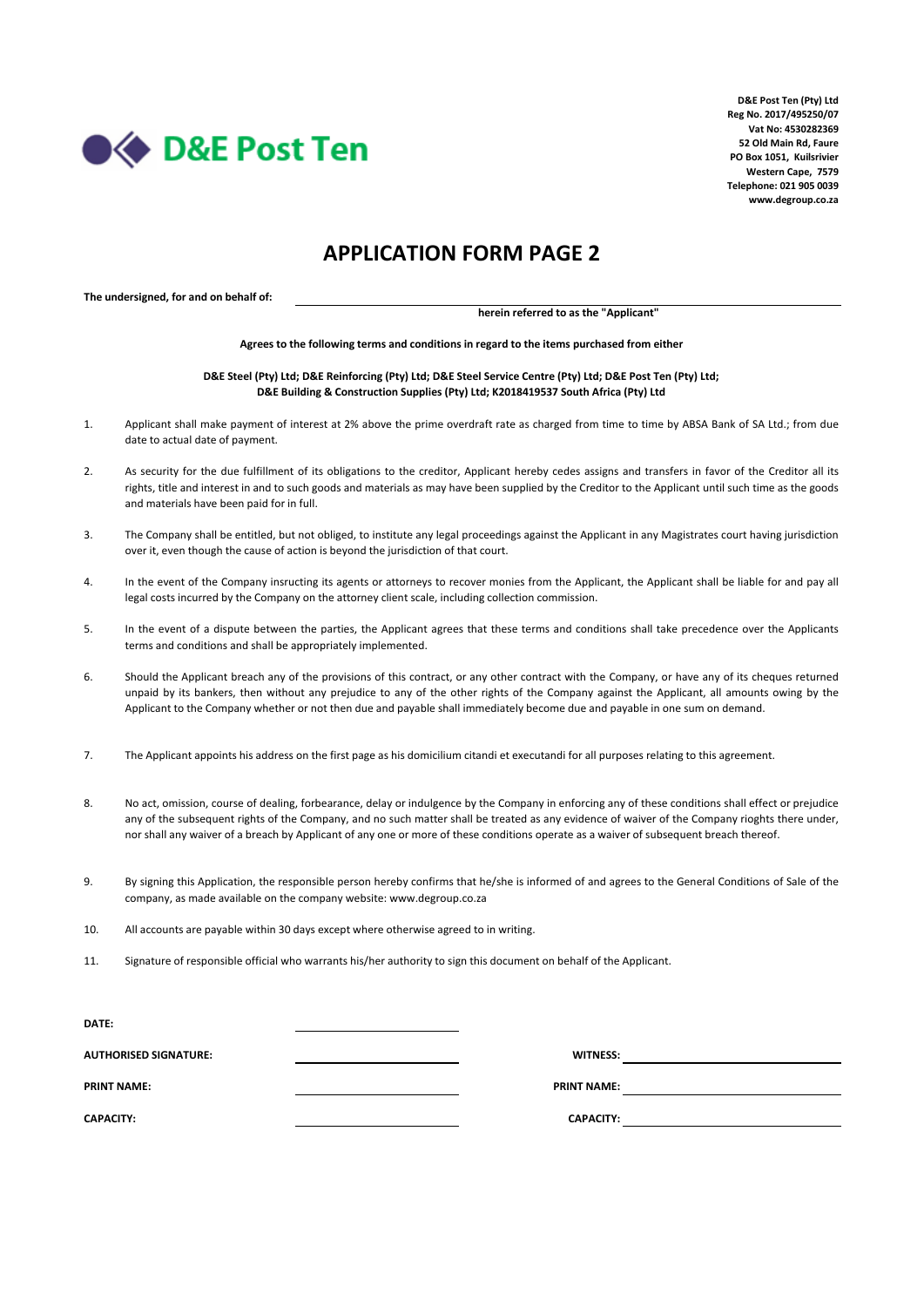

## **DEED OF SURETYSHIP**

I the undersigned do hereby bind myself unto and in favor of D&E Steel (Pty) Ltd; D&E Reinforcing (Pty) Ltd; D&E Steel Service Centre (Pty) Ltd; D&E Post Ten (Pty) Ltd; D&E Building & Construction Supplies (Pty) Ltd; K2018419537 South Africa (Pty) Ltd (herein referred to as "the Creditor") as surety in solidium for and joint co-principal debtor with \_\_\_\_\_\_\_\_\_\_\_\_\_\_\_\_\_\_\_\_\_\_\_\_\_\_\_\_\_\_\_ (herein referred to as "the Principal Debtor") for the due and punctual payment by the Principal Debtor to the Creditor of any amount which now is or which may hereafter become owing by the Principal Debtor to the Creditor for any cause of indebtedness howsoever arising. My liability hereunder shall in no way be affected or diminished if the Creditor either now holds or in the future obtains additional suretyships, guarantees or securities whether real or personal, in respect of the bedts of the Principal Debtor. This suretyship and undertaking shall be a continuing covering security for any present or future indebtedness of the Principal Debtor to the Creditor, and shall remain in full force and effect notwithstanding any fluctuation in or even temporary extinction of such indebtedness.

The Creditor shall be entitled without reference or notification to me and without affecting its rights hereunder, or releasing me here from -

- 1. to release other sureties, and/or securities
- 2. to grant the Principal Debtor extensions of time for payment
- 3. to compound or to make any other arrangements with the Principal Debtor for the discharge of the Principal Debtors indebtedness
- 4. to alter or vary any present or future agreement between the Principal Debtor and the Creditor
- 5. if the Principal Debtor shall be declared insolvent (provisionally or finally) to accept any dividend in respect of the Principal Debtor's indebtedness and also to any securities, guarantees or suretyship arising out of such insolvency, or
- 6. to accept any offer of compromise made by or on behalf of the Principal Debtor, whether then insolvent or otherwise.

I bind myself in the event of the estate of the Principal Debtor being declared insolvent, not to file any claim against the estate of the Principal Debtor in competition with the Creditor. In respect of all contracts concluded or to be concluded by the Principal Debtor with the Creditor I warrant that each such contract was or will be at the time of conclusion within the scope of the authority, powers and objects of the Principal Debtor, and that (where applicable) all resolutions of and signatures by Directors/Members or Representatives of the Principal Debtor, were or in the case fo future contracts, will be properly and with due authority passed and/or executed and/or made. If there shall in respect of any such contract be any breach of the terms of this warranty, then I assume the liability to the Creditor, which any such contract purported to impose upon the Principal Debtor. All admissions or acknowledgements of indebtednesss made or given by the Principal Debtor to the Creditor shall bind me. As security for the fulfillment of all obligations hereby undertaken in favor of the Creditor, I do hereby cede; assign, transfer and make over unto and in favor of the Creditor all right, title and interest in and to any amounts which are now, or which may hereafter become owing to me by the Principal Debtor from any cause of indebtedness howsoever arising. In the event of any prior ranking cession existing at the date hereof, the foregoing cession in favor of the Creditor of any right of action which I may now or at any future time have against the prior cessionary. For the purpose of any action against me a certificate by the director of the Creditor (whose appointment, qualification and/or authority need not be proved) as to the amount owing by the Principal Debtor to the Creditor and of the fact that the due date for payment of the same has arrived, shall be sufficient and satisfactory proof of the facts therein stated. I hereby renounce the benefits of the legal exceptions "excussion", "division", "de duobus vel pluribus reis debendi" and "no value received" with the full force, meaning and effect of all of which i declare myself to be fully acquainted. I hereby consent in terms of Section 45 of the Magistrate's Court Act, 1944, to the Creditor taking any legal proceedings for the recovery of monies claimable hereunder or otherwise in the Magistrate's court for any district having jurisdiction in respect of my person by virtue of Section 28 of the aforesaid Act. Notwithstanding the afore going the Creditor shall be entitled in its discretion to take any such legal proceedings in any other court of competent jurisdiction.

| SIGNED at        | <b>THIS</b> |                  | <b>DAY OF</b> |
|------------------|-------------|------------------|---------------|
| SIGNATURE:       |             | <b>WITNESS:</b>  |               |
| SIGNATURE:       |             | <b>WITNESS:</b>  |               |
| <b>CAPACITY:</b> |             | <b>CAPACITY:</b> |               |